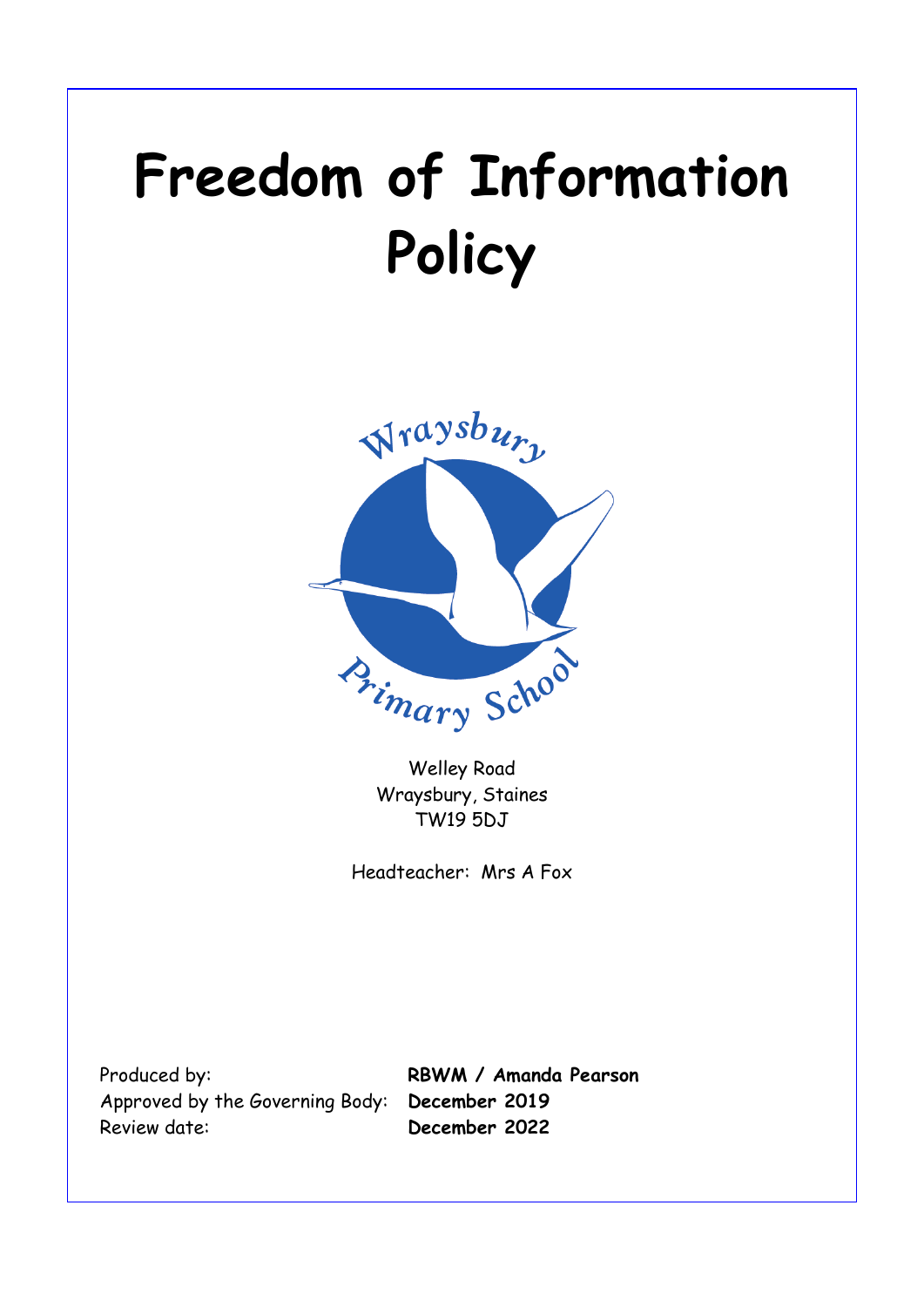## **1. Introduction**

Wraysbury Primary has an obligation to publish a Freedom of Information statement, outlining how we will meet our duties under the Freedom of Information Act 2000 and associated regulations. The development and effective implementation of this policy fulfils that requirement.

More specifically, this policy outlines:

- How the school will respond to requests from individuals for access to information held about them.
- Our school's policy and procedures for the release and publication of private data and public records.
- Our school's policy and procedures for providing applicants with advice and assistance throughout the duration of their requests.

It also clarifies our position regarding the appropriate limit to the costs incurred by the school in obtaining any requested information, and on charging fees for its provision.

## **2. Legal Framework**

- 2.1 This policy has due regard to the following legislation:
	- The General Data Protection Regulation
	- The Freedom of Information Act 2000
	- The Freedom of Information and Data Protection (Appropriate Limit and Fees) Regulations 2004
- 2.2 This policy also has due regard to guidance, including, but not limited to, the following:
	- ICO 'Model publication scheme' 2016
	- ICO 'Duty to provide advice and assistance (section 16)' 2016

This policy will be viewed in conjunction with the following other school policies:

GDPR Data Protection Policy

#### **3. Accepting Requests for Information**

- 3.1 The school will only accept a request for information which meets all of the following criteria:
	- $\bullet$  It is in writing
	- It states the name of the applicant and an address for correspondence
	- It describes the information requested
- 3.2 A request will be treated as made in writing if it meets all of the following requirements:
	- It is transmitted by electronic means
	- It is received in legible form
	- It is capable of being used for subsequent reference
- 3.3 The school will publish details of its procedures for dealing with requests for information on the website, which includes:
	- A contact address and email address
	- A telephone number
	- A named individual to assist applicants with their requests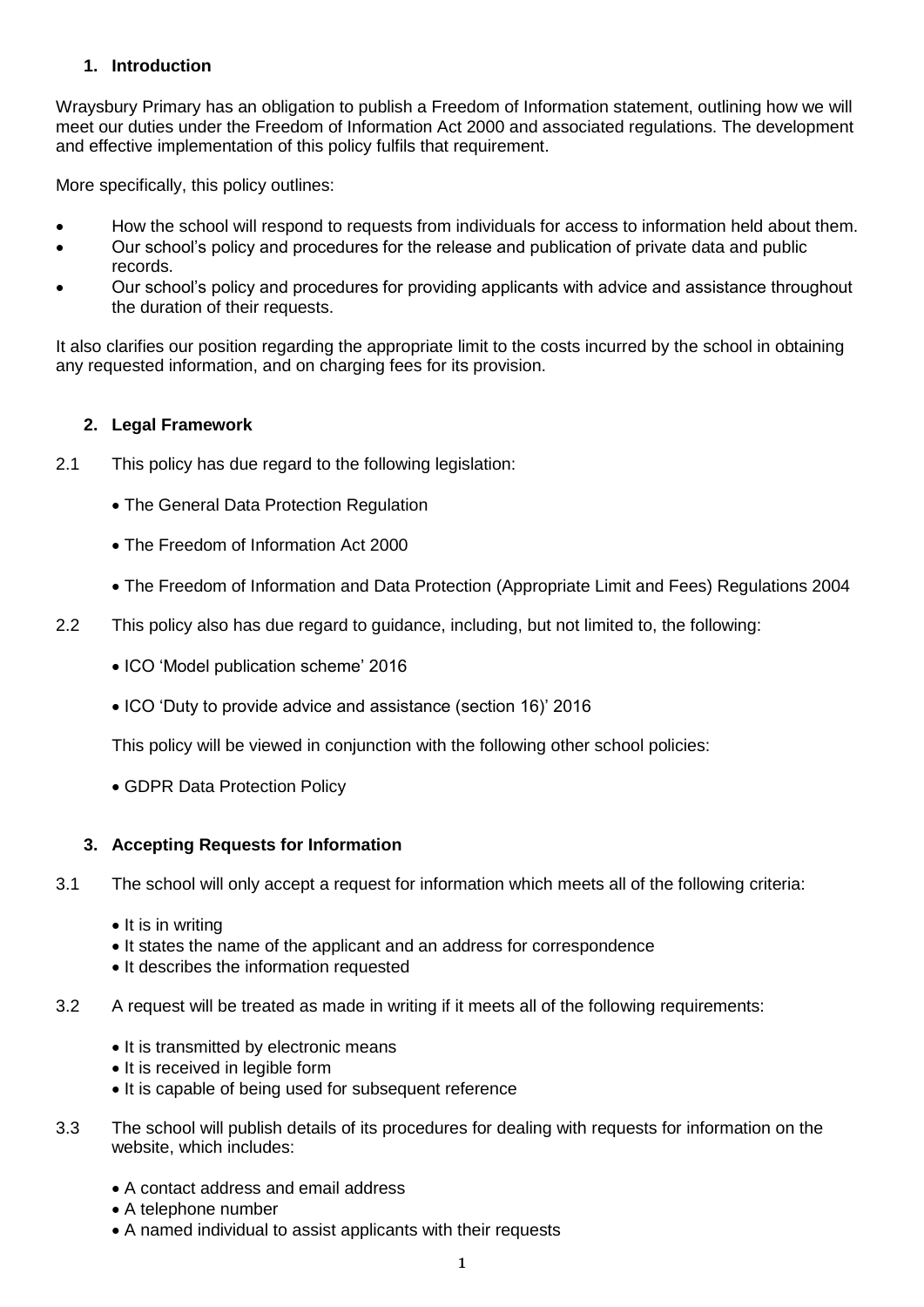## **4. General right of access to information held by the school**

4.1 Provided that the request complies with section 3 of this policy, the school will, no later than 20 working days from receipt of the request (excluding school holidays), comply with its duty to:

 Confirm or deny to any person making a request for information to the school, whether it holds I information of the description specified in the request.

- Provide the documentation, if the school confirms that it holds the requested information.
- 4.2 The school will not comply with section 4 of this policy where:

 The school reasonably requires further information to meet a freedom of information request, has informed the applicant of this requirement, but was not subsequently supplied with that further information.

 The information is no longer readily available as it is contained in files that have been placed in archive storage or is difficult to access for similar reasons.

- A request for information is exempt under section 2 of the Freedom of Information Act 2000.
- The cost of providing the information exceeds the appropriate limit.
- The request is vexatious.

 The request is a repeated request from the same person made within 60 consecutive working days of the initial one.

- A fee notice was not honoured.
- 4.3 Where information is, or is thought to be, exempt, the school will, within 20 working days (excluding school holidays), give notice to the applicant which:
	- States the fact.
	- Specifies the exemption in question.
- 4.4 The information provided to the applicant will be in the format that they have requested, where possible. Where it is not possible to provide the information in the requested format, the school will assist the applicant by discussing alternative formats in which it can be provided. The information provided will also be in the language in which it is held, or another language that is legally required. If the school is required to translate any information, it will do so. If, under relevant disability and discrimination regulations, the school is legally obliged to provide the information in other forms and formats, it will do so.

## **5. The appropriate limit**

- 5.1 The school will not comply with any freedom of information request that exceeds the statutorily imposed appropriate limit of £450.
- 5.2 When determining whether the cost of complying with a freedom of information request is within the appropriate limit, the school will take account only of the costs we reasonably expect to incur in relation to:
	- Determining whether it holds the information.
	- Locating the information, or a document which may contain the information.
	- Retrieving the information, or a document which may contain the information.
	- Extracting the information from a document containing it.
	- Costs related to the time spent by any person undertaking any of the activities outlined in section 5 of this policy on behalf of the school, are to be estimated at a rate of £25 per person per hour.
- 5.3 Where multiple requests for information are made to the school within 60 consecutive working days of each other, either by a single person or by different persons who appear to be acting in concert,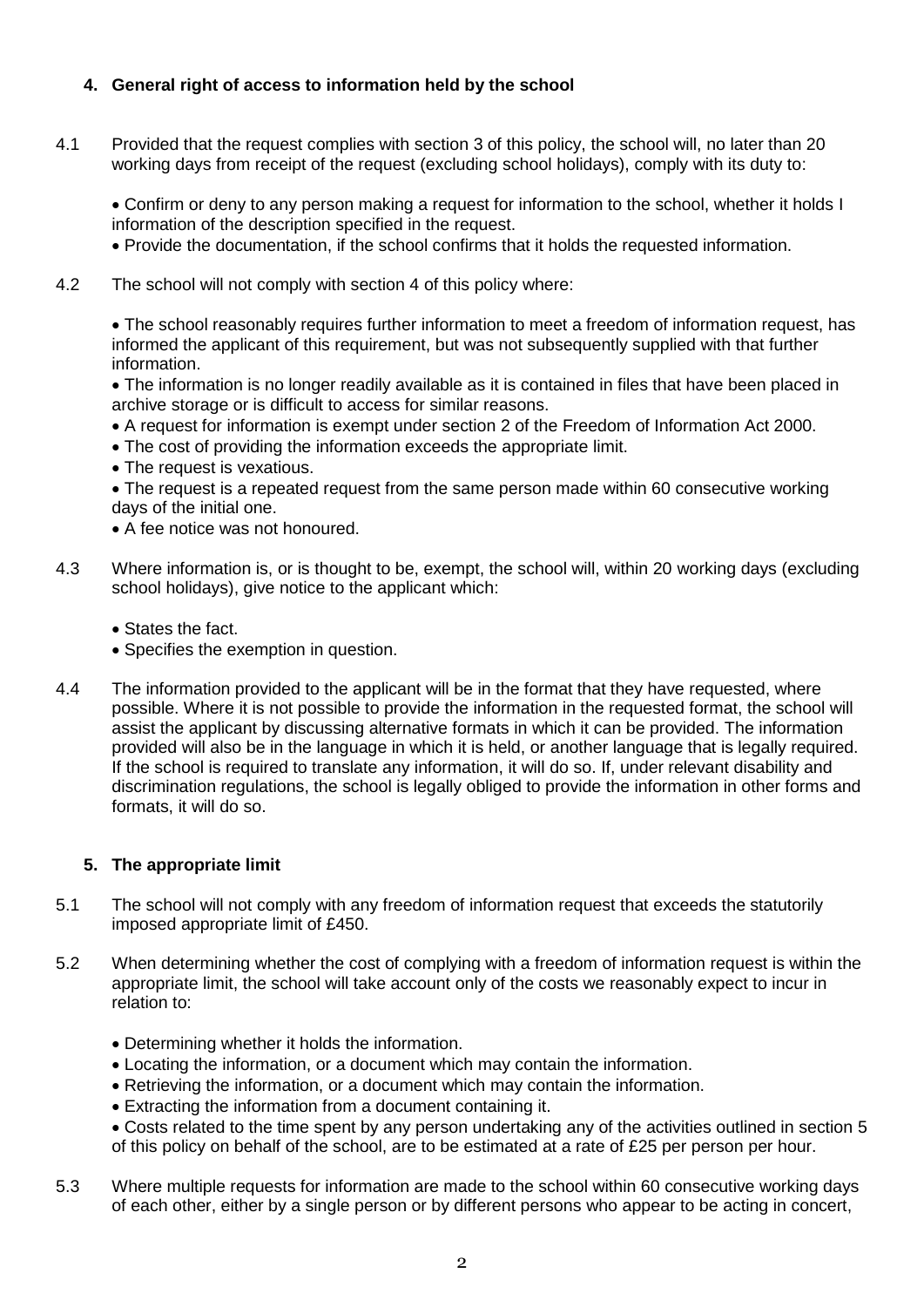the estimated cost of complying with any of the requests is to be taken to be the total costs to the school of complying with all of them.

## **6 Charging Fees**

- 6.1 The school may, within 20 working days, give an applicant who has requested information from the school, a written notice stating that a fee is to be charged for the school's compliance.
- 6.2 Charges may be made for disbursements, such as the following:
	- Photocopying
	- Postage and packaging
	- Costs directly incurred as a result of viewing information
- 6.3 Fees charged will not exceed the total cost to the school of:
	- Informing the person making the request whether we hold the information.
	- Communicating the information to the person making the request.
- 6.4 Where a fee is to be charged, the school will not comply with section 4 of this policy unless the requested fee is paid within a period of three months, beginning with the day on which the fees notice is given to the applicant.
- 6.5 The school will not take into account any costs which are attributable to the time spent by persons undertaking any of the activities mentioned in section 6 above.
- 6.6 When calculating the 20th working day in which to respond to a freedom of information request, the period beginning the day on which the fee notice is given to the applicant and ending with the day on which the fee is received, will be disregarded.

#### **7 Means by which communication is to be made**

7.1 Where, on making a request for information, the applicant expresses a preference for communication by any one of the following means, the school will, as far as is practicable, give effect to that preference:

• The provision to the applicant of a copy of the information in permanent form or in another form acceptable to the applicant.

 The provision to the applicant of a reasonable opportunity to inspect a record containing the information.

 The provision to the applicant of a digest, or summary of the information, in permanent form or in another form acceptable to the applicant.

#### **8 Providing advice and assistance**

- 8.1 The school will meet its duty to provide advice and assistance, as far as is reasonable, to any person who proposes to make, or has made, requests for information to the school.
- 8.2 The school may offer advice and assistance in the following circumstances:

 If an individual requests to know what types of information the school holds and the format in which it is available, as well as information on the fees regulations and charging procedures.

 If a request has been made, but the school is unable to regard it as a valid request due to insufficient information, leading to an inability to identify and locate the information.

 If a request has been refused, e.g. due to an excessive cost, and it is necessary for the school to assist the individual who has submitted the request.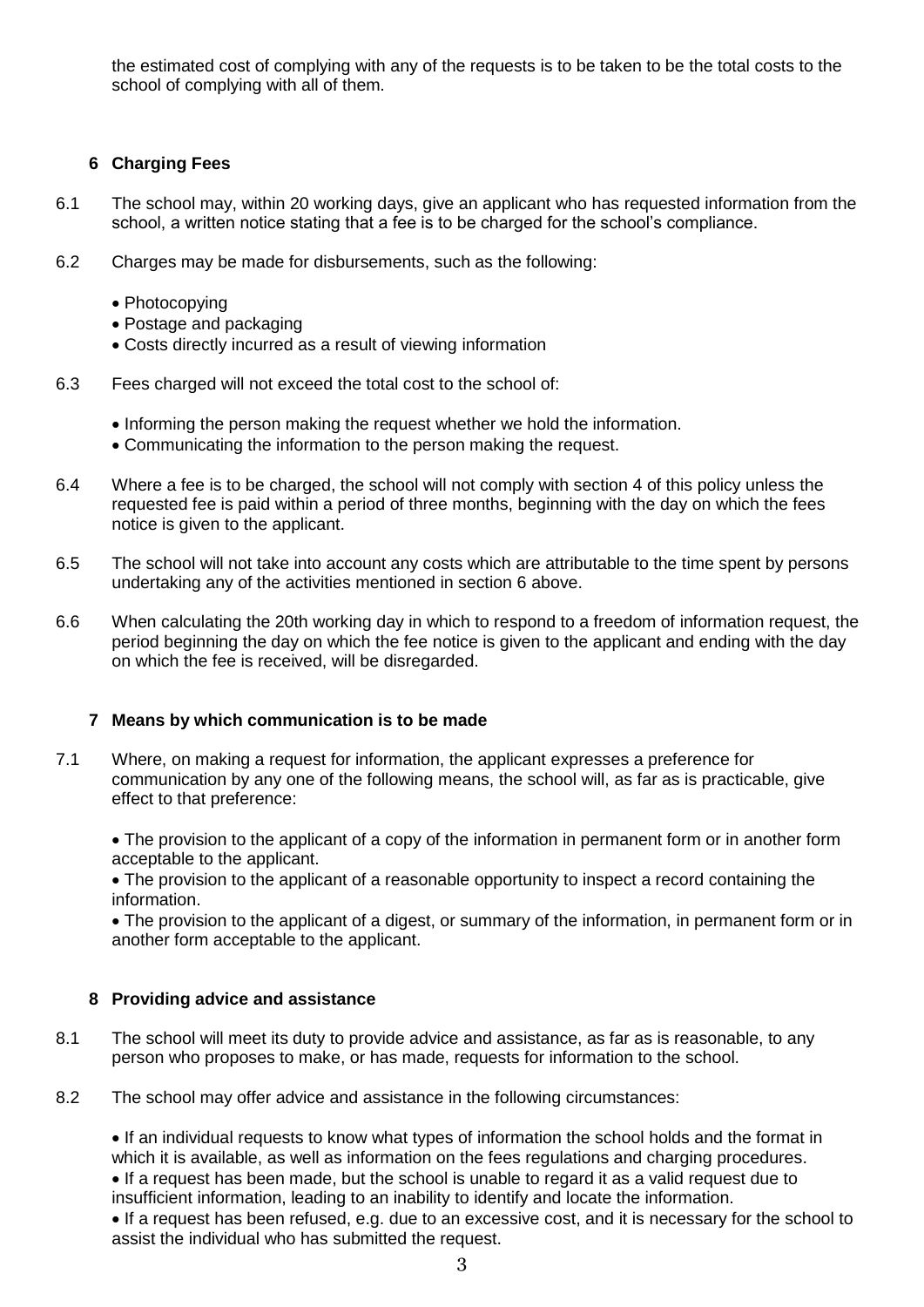- 8.3 The school will provide assistance for each individual on a case-by-case basis; examples of how the school will provide assistance include the following:
	- Informing an applicant of their rights under the Freedom of Information Act 2000

 Assisting an individual in the focus of their request, e.g. by advising of the types of information available within the requested category

- Advising an applicant if information is available elsewhere and how to access this information
- Keeping an applicant informed on the progress of their request
- 8.4 In order to provide assistance as outlined above, the school will engage in the following good practice procedures:
	- Make early contact with an individual and keep them informed of the process of their request.
	- Accurately record and document all correspondence concerning the clarification and handling of any request.

 Give consideration to the most appropriate means of contacting the applicant, taking into account their individual circumstances.

 Discuss with the applicant whether they would prefer to receive the information in an alternative format, in cases where it is not possible to provide the information requested in the manner originally specified.

- Remain prepared to assist an applicant who has had their request denied due to an exemption.
- 8.5 The school will give particular consideration to what level of assistance is required for an applicant who has difficulty submitting a written request.
- 8.6 In circumstances where an applicant has difficulty submitting a written request, the school will:

 Make a note of the application over the telephone and then send the note to the applicant to confirm and return – the statutory time limit for a reply would begin here.

Direct the individual to a different agency that may be able to assist with framing their request.

- 8.7 Where an applicant's request has been refused either because the information is accessible by other means, or the information is intended for future publication or research, the school, as a matter of good practice, will provide advice and assistance.
- 8.8 The school will advise the applicant how and where information can be obtained, if it is accessible by other means.
- 8.9 Where there is an intention to publish the information in the future, the school will advise the applicant of when this publication is expected.
- 8.10 If the request is not clear, the school will ask for more detail from the applicant in order to identify and locate the relevant information, before providing further advice and assistance.
- 8.11 If the school is able to clearly identify the elements of a request, it will respond following usual procedures and will provide advice and assistance for the remainder of the request.
- 8.12 If any additional clarification is needed for the remainder of a request, the school will ensure there is no delay in asking for further information.
- 8.13 If an applicant decides not to follow the school's advice and assistance and fails to provide clarification, the school is under no obligation to contact the applicant again.
- 8.14 If the school is under any doubt that the applicant did not receive the advice and assistance, the school will re-issue it.
- 8.15 The school is not required to provide assistance where an applicant's request is vexatious or repeated, as defined under section 14 of the Freedom of Information Act 2000.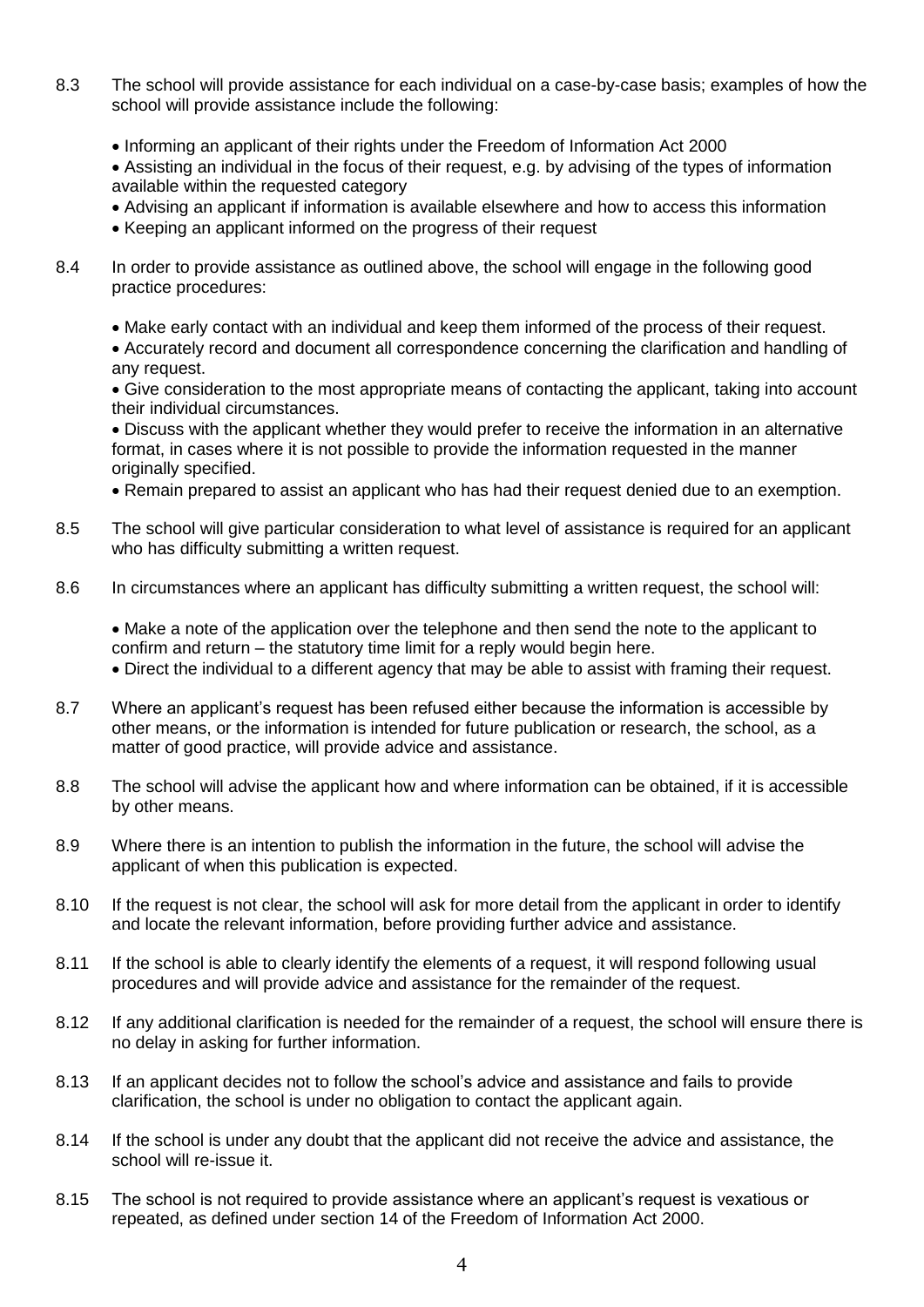- 8.16 The school is also not required to provide information where the cost of complying with a request exceeds the limit outlined in the Freedom of Information Act 2000. In such cases, the school will consider whether any information can be provided free of charge if the applicant refuses to pay the fee.
- 8.17 A record will be kept by the Headteacher in the school office of all the advice and assistance provided.

#### **9 Publication Scheme**

- 9.1 The school will meet its duty to adopt and maintain a publication scheme which specifies the information which it will publish on the school website, and whether the information will be available free of charge or on payment.
- 9.3 The publication scheme will be reviewed and, where necessary,updated with this policy.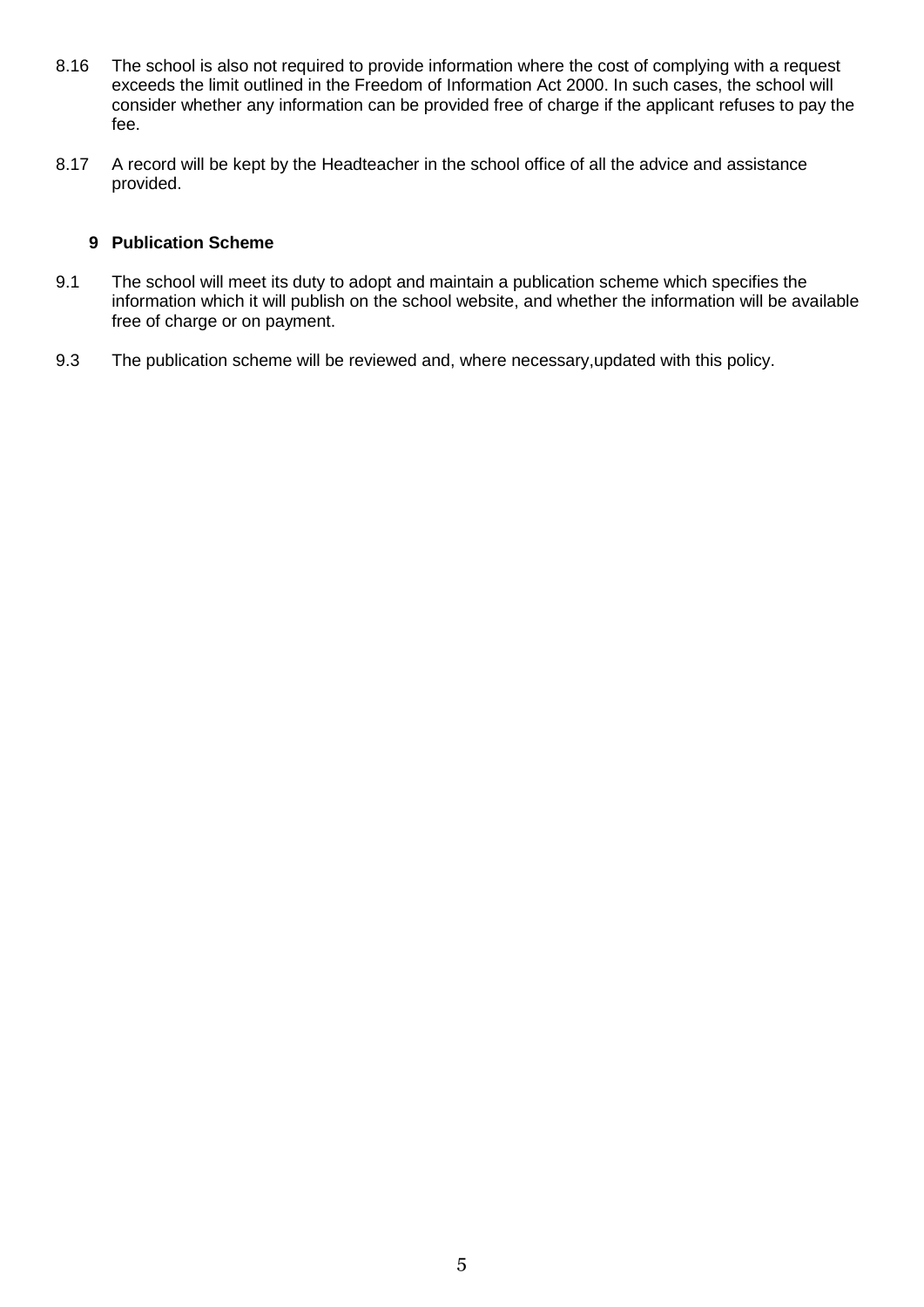## **Appendix 1**

#### **Wraysbury Primary's Publication Scheme on information available under the Freedom of Information Act 2000**

This scheme follows the model approved by the ICO and sets out the classes of information which we publish or intend to publish; the format in which the information will be made available and whether the information is available free of charge or on payment.

## **1. Classes of information**

Information that is available under this scheme includes:

- Who we are and what we do
- What we spend and how we spend it
- What are our priorities are and how we are doing?
- How we make decisions Our policies and procedures
- Lists and registers
- The services we offer

Information which **will not** be made available under this scheme includes:

• Information the disclosure of which is prevented by law, or exempt under the Freedom of Information Act, or is otherwise properly considered to be protected from disclosure.

Information in draft form, or notes, documents in older versions, emails or other correspondence.

• Information that is no longer readily available as it is contained in files that have been placed in archive storage or is difficult to access for similar reasons.

#### **2. How to request Information**

Requested documents under this scheme will be delivered electronically where possible, but paper copies can be provided by contacting the school.

To enable us to process your request quickly, please mark all correspondence:

#### "FREEDOM OF INFORMATION REQUEST"

Documents can be translated under disability legislation into accessible formats where possible.

#### **3. Charges**

Documents contained in this scheme are free to view on the school website.

Single paper copies are also available free of charge to parents/carers and prospective parents/carers of the school.

#### **4. Complaints**

If you want to make any comments about this publication scheme or if you require further assistance or wish to make a complaint regarding information you have received or been refused then initially this should be addressed to the Head teacher.

If you are not satisfied with the assistance that you get or if we have not been able to resolve your complaint and you feel that a formal complaint needs to be made then this should be addressed to the Information Commissioner's Office. This is the organisation that ensures compliance with the Freedom of Information Act 2000 and that deals with formal complaints.